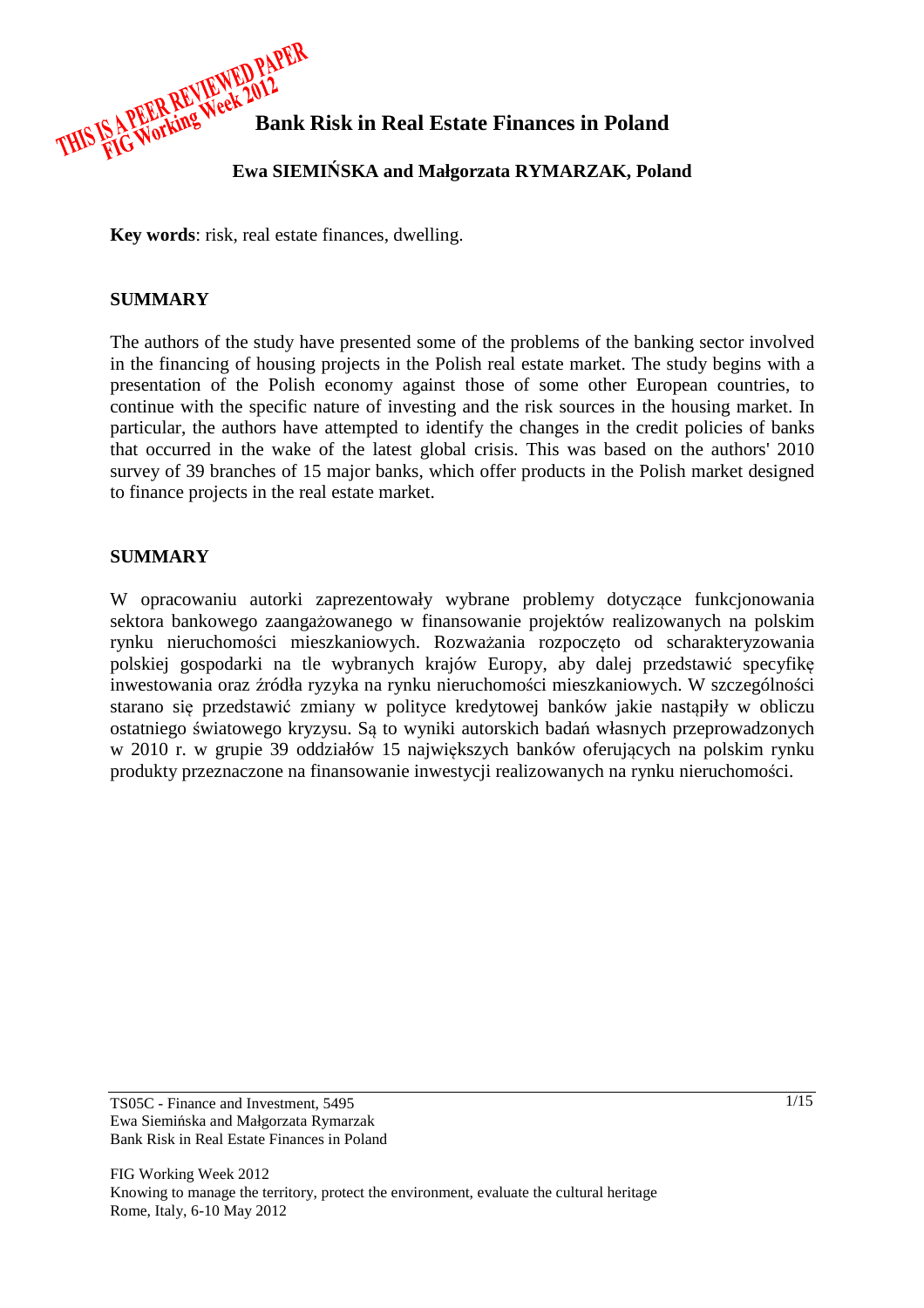# **Bank Risk in Real Estate Finances in Poland**

# **Ewa SIEMI**Ń**SKA and Małgorzata RYMARZAK, Poland**

# **1. INTRODUCTION**

Real estate finances are tarnished by the global economic crisis of the first decade of the 21st century. Once again, the well-known proposition that too strong an involvement of the banking sector in the financing of property market projects, using sophisticated and not fully transparent financial instruments, can and often does lead to crises. Moreover, the real estate market is subject to business cycle fluctuations and can be especially volatile in the periods of boom and recession – and not without impact on the other sectors of the economy. These and other factors make real estate finances particularly risk-prone. The risk, through various transmission channels, may undermine the stability of the financial sector, or – as demonstrated by the latest crisis – of the global market. It seems a paradox that the greatest achievements of international integration, i.e. the free movement of capital, people and services, despite the unquestionable benefits, have generated certain threats of national and global dimension. What aggravates the problem is the fact that one of the consequences of the present financial slump is the global recession – the deepest since the Great Depression of the 1930s – and numerous countries will feel its effects for many years to come.

This is why scores of business theorists and practitioners all across the world are preoccupied with the problem of risk management, the financial risk in particular, trying to find effective tools and methods that will make various market segments safer and more efficient.

Economic turbulence, recurring with various force and frequency and differing in its geographic and sectoral reach, is at the time of critical, boundary conditions, a validator of various activities, solutions and regulation. These instruments, however, not infrequently prove to be incapable of standing the test of time and therefore need to be critically reviewed, as do the assumptions made and the solutions adopted. The usefulness of new, usually tighter regulation in a given market sector may also raise doubts as this may lead to overregulation, which is usually counterproductive.

The search for such tools is not made any easier by the fact that ever-increasing amounts of money are being spent by national governments to avert the bankruptcy of endangered financial institutions. The problem is that this is the money of taxpayers, who practically finance the losses generated by private banks. In this way the argument that banks make private profits, but state-owned losses finds its confirmation.

The authors of the study discuss selected problems of bank sector involvement in the financing of housing projects in the Polish real estate market. Some of the issues illustrate the credit policy changes that have occurred in response to the latest global crisis. The study is the result of the survey made by the authors in 2010 of 39 branch offices of 15 major banks, which provide financial products designed to fund investment in the Polish property market.

# **2. RESEARCH METHODS**

The chief aim of the paper is to present the results of a survey concerning changes in the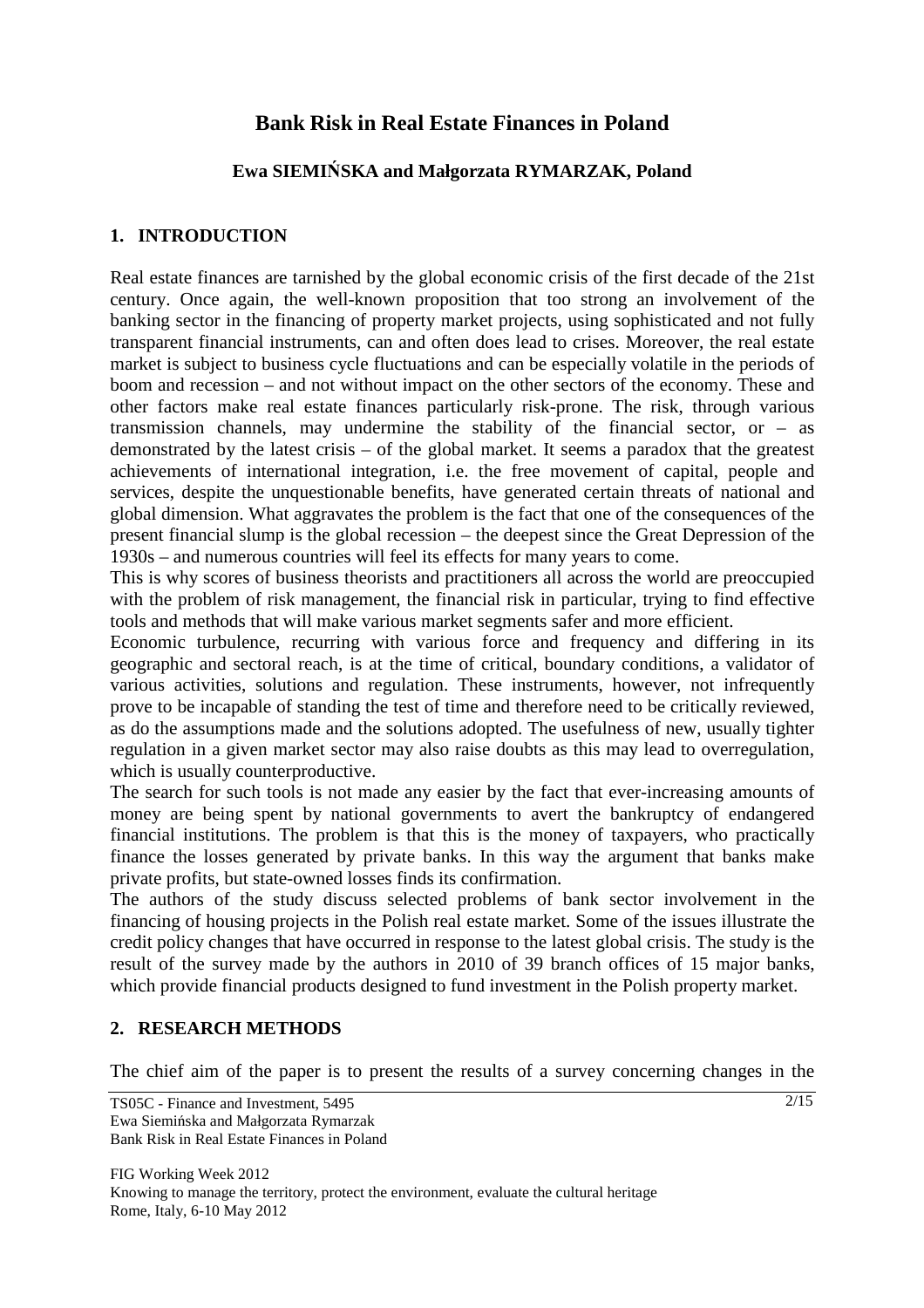credit policies of banks offering mortgage and investment loans in Poland and their impact against the global turmoil in the financial sector.

In producing the paper, information from both secondary and primary sources was used. The secondary-source information includes first of all Polish and foreign books, professional and commercial press, Central Statistical Office (GUS) publications, legal acts as well as the latest reports concerning the housing market, housing loans, the financial market, or investment attractiveness of Poland for foreign investors, as assessed by the UNCTAD or Ernst and Young. Besides the secondary-source information, the paper also presents information obtained as a result of empirical survey; the survey results are presented in Chapter 5 of the paper.

The survey was conducted within a research project financed by the Ministry of Higher Education and Science, no. N N12 295235, titled: 'Conditions for Making Investments on the Real Estate Market' which was effected from April to July 2010 among major universal, mortgage and cooperative banks offering investment and/or mortgage loans for individual (retail) and corporate clients. The database of the banks was created on the basis of the Polish Banks Association members catalogue. The survey covered 30 Questionnaires sent by post were used for the survey. Before they were sent, consultations were held among academic staff and pilot studies were conducted in order to produce properly designed research tools. The questionnaires and covering letters from Nicolaus Copernicus University of Toruń were sent to the banks in March/April 2010, followed by phone calls and direct visits. As a result, 39 properly filled research questionnaires were returned by branch offices of 15 major banks in Poland. It should be noted, however, that the questionnaires were filled in mainly by universal banks, including PKO BP S.A. which has around a 30% share of the mortgage loan market, one mortgage bank (of the two operating in the Polish market) and one cooperative bank.

The research tool consisted of 15 questions, both open and closed ones. In the case of closed questions, the respondents had to tick selected answers or prioritise them, assessing their importance according to a predefined scale.

# **3. POLISH VERSUS OTHER EUROPEAN ECONOMIES**

The 2010 the Polish economy saw a return to the situation preceding the economic slowdown of 2008-2009. What is more important, this was true of all the key areas of business activity, including the level of financing and investment in the property market. GDP in 2012 is expected to grow by between 3.5 and 4.3 per cent, which positively affects investment level forecasts also in the real estate market. Furthermore, the availability of EU funding and the organisation of the European Football Championship – Euro 2012 in Poland keep the investment activity of both commercial and public investors at a high level. Poland is also proving to be most successful in absorbing EU assistance funding.

Poland's attractiveness to investors is corroborated by the results of the latest United Nations Conference on Trade and Development – UNCTAD report, according to which Poland ranks sixth among the most attractive countries of the world in which to invest in 2011-2013 (UNCTAD 2011). According to UNCTAD rating, only China, the USA, India, Brazil and Russia are ahead of Poland. Experts indicate that such a good rating results from the relatively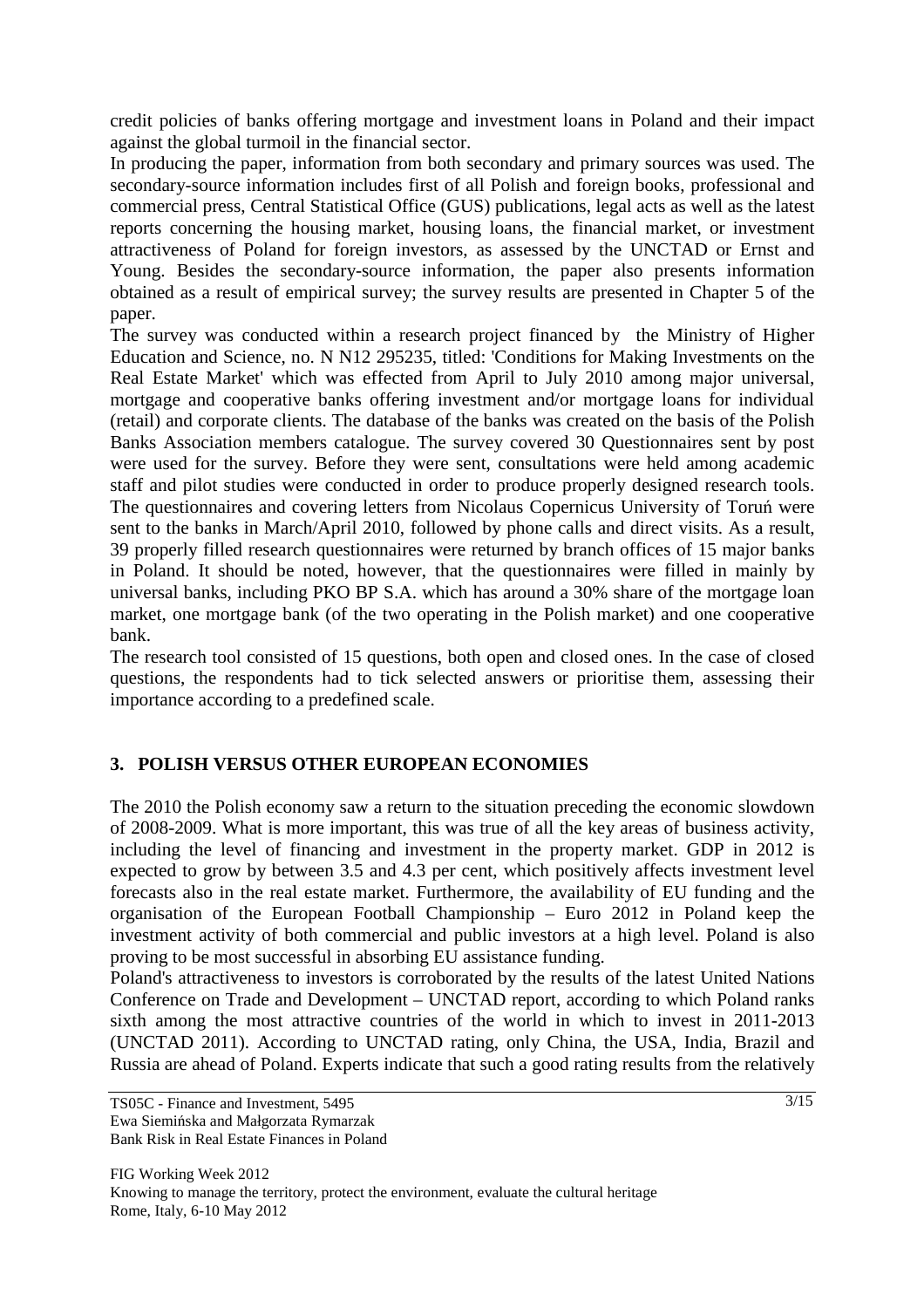good condition of the Polish economy during the global crisis, Poland being the only EU member state with a real GDP growth in 2009 (Eurostat 2010).

A similar view of Poland's attractiveness to investors is presented by the latest Ernst  $&$  Young 2011 report, which puts Poland among Europe's most attractive investment locations (Table 1).

| Rank | -0-<br>Country | FDI projects 2010 | Change 2009-10 |  |
|------|----------------|-------------------|----------------|--|
|      | United Kingdom | 728               | 7%             |  |
| 2    | France         | 562               | 6%             |  |
| 3    | Germany        | 560               | 34%            |  |
| 4    | Russia         | 201               | 18%            |  |
| 5    | Spain          | 169               | $-2\%$         |  |
| 6    | Belgium        | 159               | 9%             |  |
|      | Poland         | 143               | 40%            |  |
| 8    | Netherlands    | 115               | 6%             |  |
| 9    | Ireland        | 114               | 36%            |  |
| 10   | Italy          | 103               | 3%             |  |

Table 1. The top 10 European countries for foreign direct investment (FDI).

Source: Ernst & Young, Restart - European attractiveness survey (2011), p. 16.

The high domestic market capacity, well-qualified labour, political and economic stability and real GDP growth are Poland's chief assets, causing it to be perceived as a leader in Central and Eastern Europe in terms of attractiveness for foreign direct investment.

#### **4. THE NATURE OF INVESTING IN THE PROPERTY MARKET**

The search for the optimum – given the prevailing economic conditions – capital allocation causes assets to migrate between various market segments and across administrative borders, which has actually globalised the economy. Investors, acting on their own behalf or on behalf of asset owners, make investment decisions with two fundamental economic parameters in mind: the return on the capital engaged and the risk that every business decision entails.

A possible investment line is the real estate market, which is a segment of the financial market and where the item transacted is not actually the property itself, but the titles to it – a fact often stressed by people with expert knowledge of the problem (Foryś 2007; Bryx 2007; Kucharska-Stasiak 2006). The scale and the level of interest in property market investments are a result of many factors, an important one being the current attractiveness of investment alternatives (competitive market segments), like securities, gemstones or art objects. A frequently observed phenomenon – also recently – of scores of panic-stricken investors withdrawing from a market segment and transferring the assets held to other segments causes great turmoil. The effects of such disruptions are difficult to assess since, apart from their financial dimension, they have a severe social, political and environmental impact. It should be noted that it is the speculative capital that usually makes a quick market entry or exit, with its short-term capacity to generate high profits, but also high-risk exposure. Assets invested in the property market, on the other hand, take a relatively long time (at least a few years) to produce a return. This is especially true of new construction, often connected with lengthy procedures to secure compliance with existing regulation and obtain the necessary permissions and licences that the project requires, both at the stage of construction and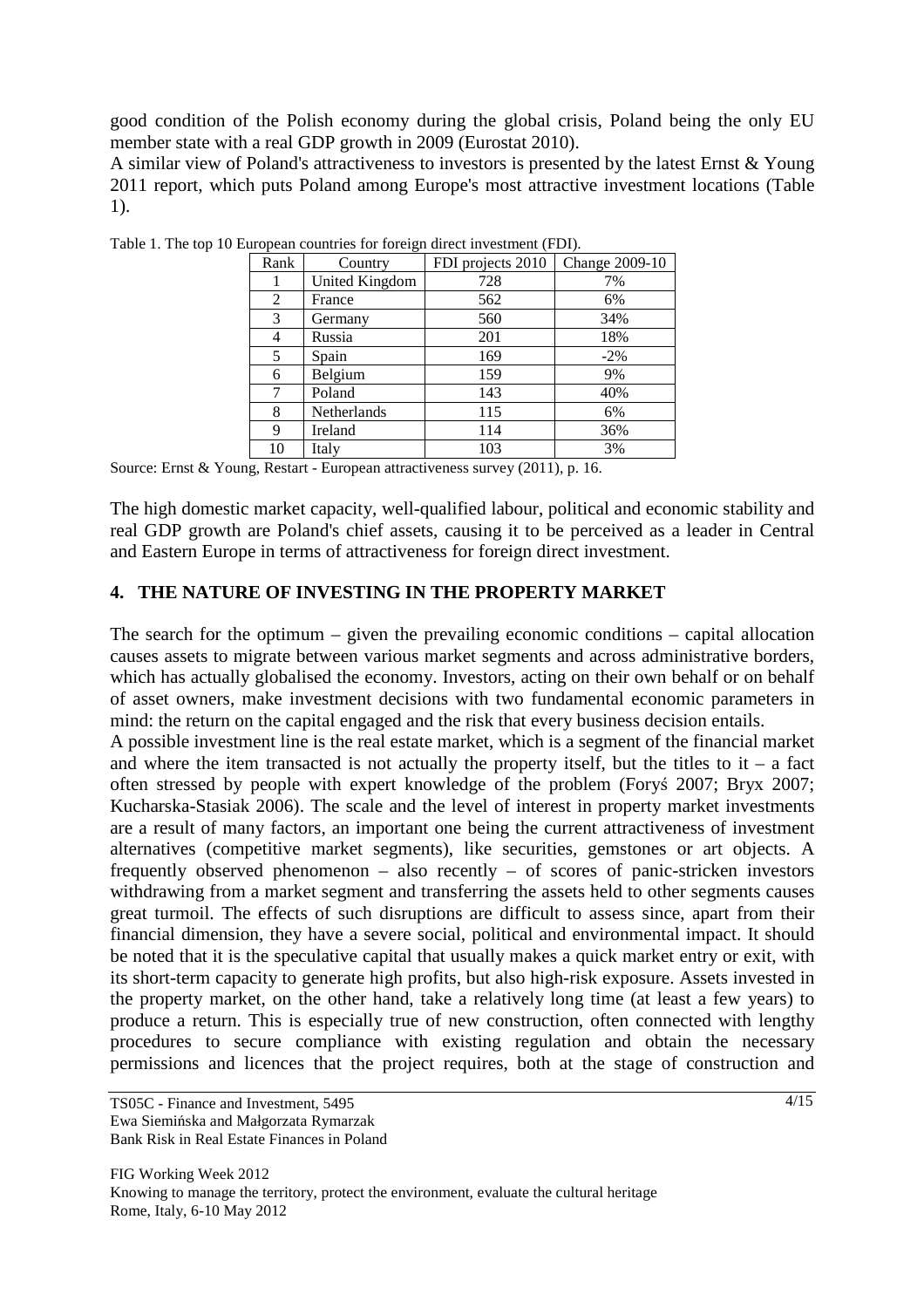operation (Siemińska 2011).

The strong interconnection that exists between the construction sector and the whole economy of a country has always been highlighted. The sector is its driving engine, causing many other business areas to thrive. A slowdown in the building sector, on the other hand, is often treated like a barometer portending a less favourable business outlook. The general economic conditions and more precisely – the business cycle stage – largely determine whether a property investment is likely to be a success or a failure.

In the relatively short (only 20 years – since 1989) history of the market economy in Poland, three conspicuous business cycles can be identified in the residential property sector (NBP, Raport o sytuacji na rynku… 2010):

- − the 1990s the cycle triggered by the transformation of the sector, especially the end of the supremacy of housing cooperatives and the emergence of private developers;
- − the turn of the 20th and 21st centuries the next cycle resulting mainly from the deferred demand-side reaction in the housing market;

− late 1st decade of the 21st century – property market closely tied to the banking sector. In the rapidly changing business environment, the investor making various investment decisions at a given time has to be aware of the risk involved and the possible need to modify choices – which in extreme cases may mean withdrawing from a project altogether. During the economic slowdown of the turn of 2008 and 2009, many investors – both individual and corporate, including developers – grossly reduced the scale of, postponed or abandoned the projects previously planned in their investment strategies. Others had to sell – often at a reduced price – projects at various stages of their advancement, or to accept a takeover by a stronger entity.

These phenomena, exemplified by the Polish property market, are reflected in the Central Statistical Office (GUS) information on the number of dwellings completed, dwellings under construction and dwellings for which permits had been issued between 1989 and 2011 (Graph 1).

Graph 1. Number (in thousand) of dwellings completed, under construction and dwellings for which building permits had been obtained between 1989 and 2011 in Poland.



 $\blacksquare$ DWELLINGS FOR WHICH PERMITS WERE ISSUED  $\blacksquare$ DWELLINGS COMPLETED

Source: GUS, Budownictwo - wyniki działalności w 2011 r. (2011), Warsaw, GUS, www.stat.gov.pl.

TS05C - Finance and Investment, 5495 Ewa Siemińska and Małgorzata Rymarzak Bank Risk in Real Estate Finances in Poland

FIG Working Week 2012 Knowing to manage the territory, protect the environment, evaluate the cultural heritage Rome, Italy, 6-10 May 2012

 $\blacksquare$ DWELLINGS FOR WHICH CONSTRUCTION HAS BEGUN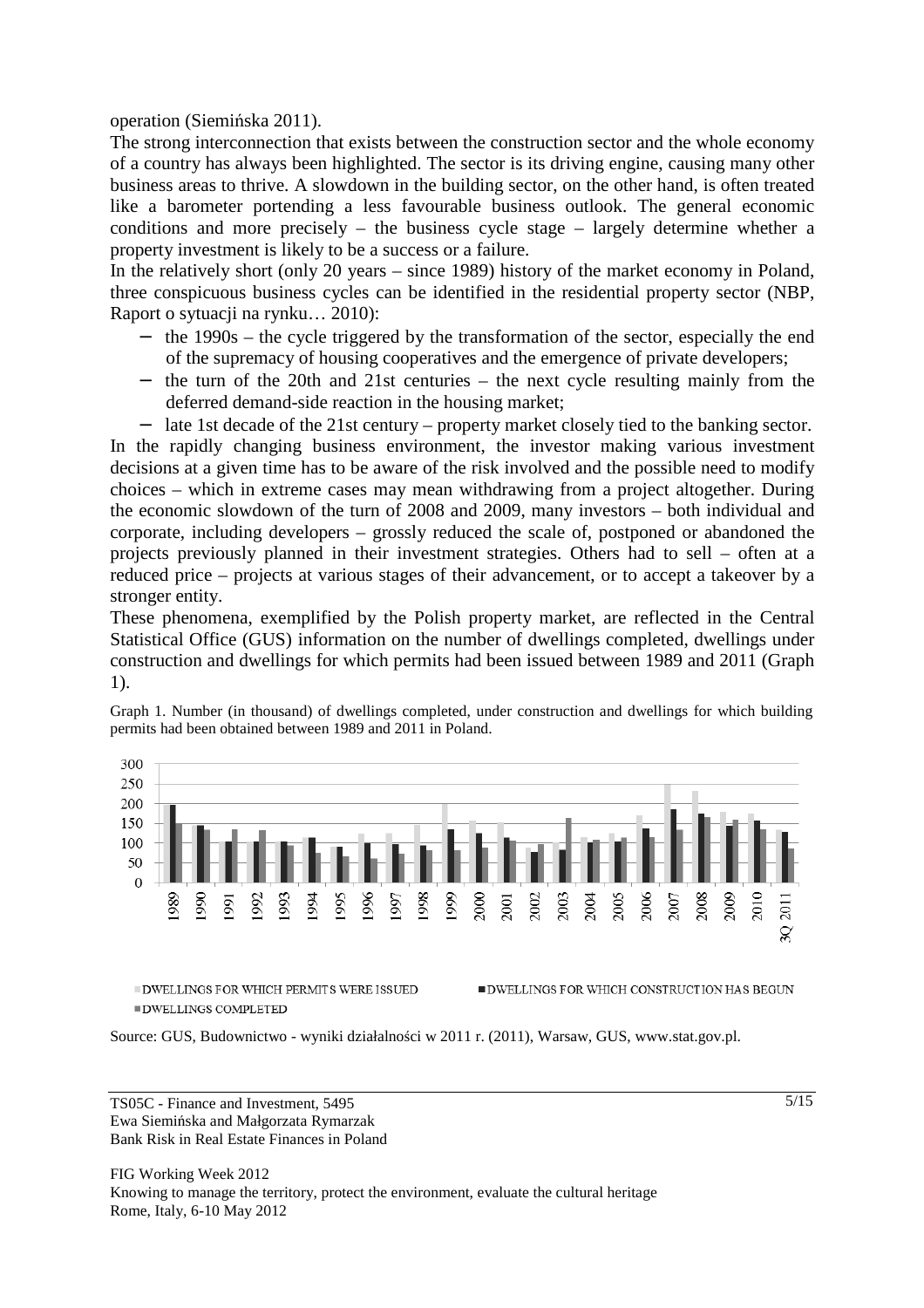#### **5. SOURCES OF INVESTMENT RISK IN THE HOUSING MARKET**

The main sources of risk for property market investment (concerning new constructions and investment in existing properties) can be:

- − macroeconomic;
- − mesoeconomic (sectoral);
- − microeconomic, generating risk that is connected with a specific property and the entities involved in a transaction.

An evidence of how powerful the influence of macroeconomic factors of the global market can be is provided by the effects and the extent of the global crisis of mid-2007, the main cause of which, according to specialists, was the American market of mortgage loans (subprime). Other macroeconomic risk sources in the property market can also be the population growth, a decrease in per capita gross domestic product (GDP), unemployment rate (Lorenz et al., 2006) and the existing socio-demographic situation, which directly affect the demand side of the property market and the market for loans. Important risk-generating elements of investment environment are the existing laws as well as financial and fiscal regulation, especially for foreign investors. Their investment activities must also comply with the provisions of international cooperation agreements (Karaszewski 2009), so it is exposed to the risk of inadequate knowledge of the specifics of the host country. Another important source of risk is the degree of availability and diversification of capital, directly affecting demand fluctuations, but also the stability of the financial sector. Its stability – a foundation of the proper functioning of financial markets – has seriously been undermined in many countries by the widespread use of short-term deposits for long-term financing of property market projects. This causes a maturity mismatch of cash inflows and outflows connected with the credit operations of banks, upsetting the financial stability and encouraging fraudulent behaviour, and consequently – a crisis of confidence in the whole financial sector.

Interest and exchange rate levels and fluctuations in both national and international markets are further factors of great significance for the investor's risk, especially in a market in which, like in the Polish market, foreign currency loans prevail. At the end of 2010, nearly 64% of housing loans in the retail market were denominated in foreign currencies (NBP, Raport o stabilności…2010). An interesting phenomenon, typical of the 2008-2011 period, has been a change of decision about the currency of new mortgage loans made by bank clients as the exchange rates and the risk involved changed. This was immediately reflected by the currency composition of such loans, which is clearly demonstrated in Graph 2.



Graph 2. Currency pattern of new housing loans in 2008–2011 (%).

Source: AMRON-SARFiN, Ogólnopolski raport o kredytach mieszkaniowych i cenach transakcyjnych nieruchomości (2/2011), p. 7, Warsaw, AMRON-SARFiN.

TS05C - Finance and Investment, 5495 Ewa Siemińska and Małgorzata Rymarzak Bank Risk in Real Estate Finances in Poland

FIG Working Week 2012 Knowing to manage the territory, protect the environment, evaluate the cultural heritage Rome, Italy, 6-10 May 2012

 $\sqrt{6/15}$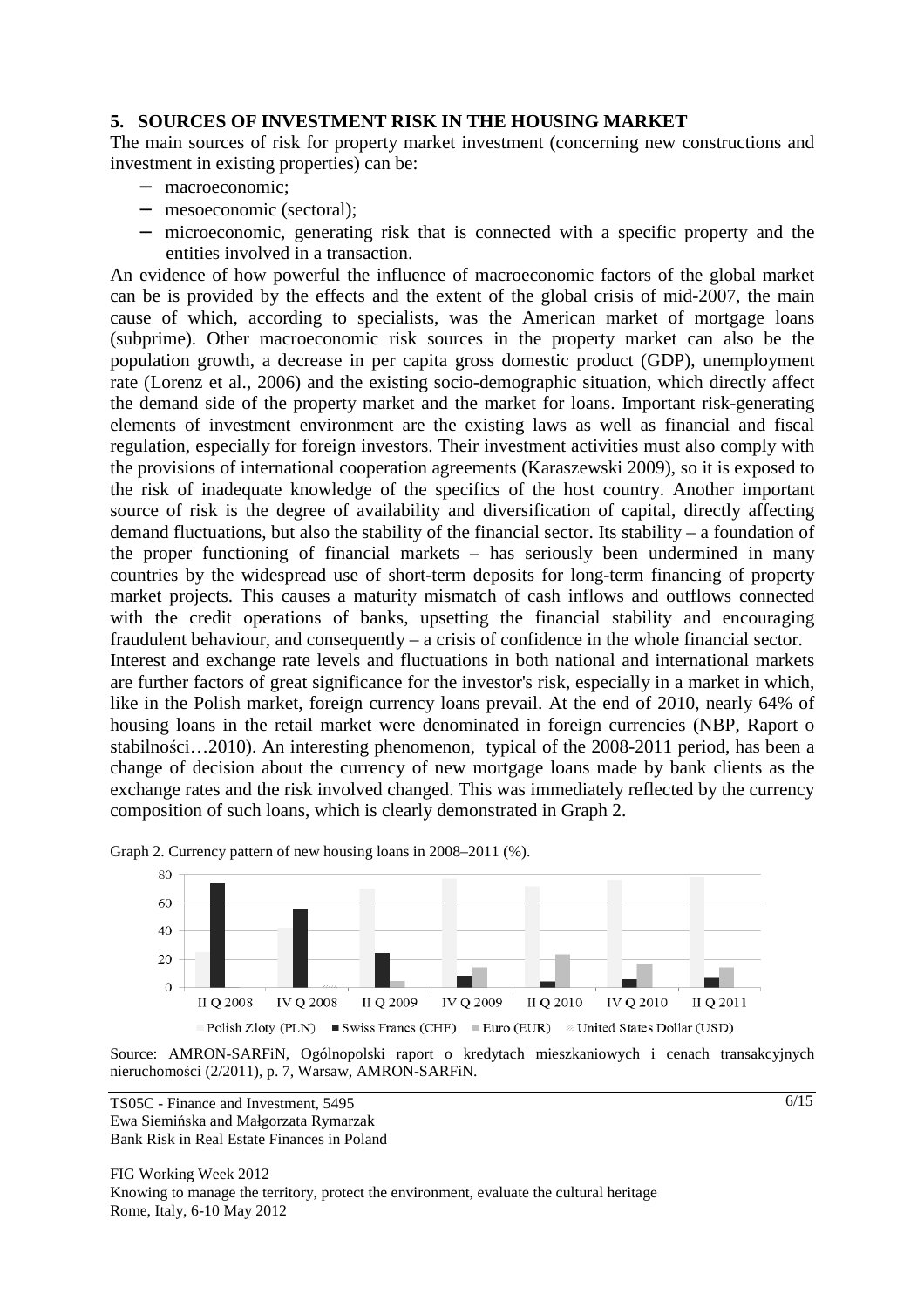The currency risk problem has recently appeared not to be a Polish speciality only, but an issue in the Baltic states, Hungary, Rumania, Ukraine, Bosnia and Herzegovina and Greece as well. The excessive credit boom as well as public debt and considerable trade and balance of payments deficit in these countries is, in the eyes of the International Monetary Fund, the consequence of large-scale financing by banks of currency denominated loans to households with foreign loans. "The global currency crisis has demonstrated that if domestic banks depend too heavily on external finance, the sources of funding for a significant proportion of credit operations may suddenly disappear, the impact of which may be even stronger as the national currency depreciates." (UKNF, Informacja UKNF dotycząca…2010). This hazard became a reality in Poland in the autumn of 2008, following the ill-famed collapse of Lehman Brothers, and triggered off a period of great volatility of the Polish currency. If this is accompanied by rising interest rates, all the borrowers are painfully hit by soaring repayment instalments. Developments in Poland and elsewhere have demonstrated that many bank clients are unaware of the risks that the currency products offered on the market entail.

As an investment loan period is usually long, loans are commonly granted on a floating rate basis, making the risk of rising debt service burden for borrowers highly probable, and consequently causing the deterioration of the credit portfolio of the lenders. Furthermore, it is the experience of many banks in mature economies that the quality of the credit portfolio deteriorates as repayment periods continue. It may happen that mortgage loans in Poland – so far the best repaid loan type (AMRON-SARFiN 2010) – will gradually impair the quality of bank portfolios.

The sources of risk for real estate investment can also be of institutional nature. The an experiences of the present global crisis demonstrate that many national and supranational regulators including financial supervisors are not very effective in handling the financial risk. Recent developments have once again revealed the fact that there are no systemic, transparent and manageable bankruptcy systems, especially when large financial organisations are concerned. This may create fraud opportunities and generates costs that are excessively high and socially unacceptable. We have just seen the belief that some entities are "too big to fail" shattered and this is why a more effective architecture of financial supervision is being sought, especially at supranational level.

Institutional risk sources also include the rating agencies carrying the stigma of moral hazard. They have failed to perform properly their role of unbiased judges of the quality and reliability of financial products as well as of entities, including investors, applying for bank loans. The latest turmoil in the global economy has revealed a serious crisis of confidence in both the agencies and their methods and procedures of credibility rating (Crockett, et al. 2003).

In identifying sectoral – mesoeconomic – sources of investment risk we should remember that the housing market is the one that is relatively least affected by business cycle fluctuations, mostly because dwellings have no substitutes and are treated as common goods.

As has been said before, macroeconomic hazards of real estate investment are the ones pertaining to a specific investment project and the entities involved. They are connected with financial liquidity, project size and concept, the technology applied (architecture/type of construction, fit-out, structural condition, plot situation - including the degree of innovation, safety and security in the design, construction and operation phases), the environmental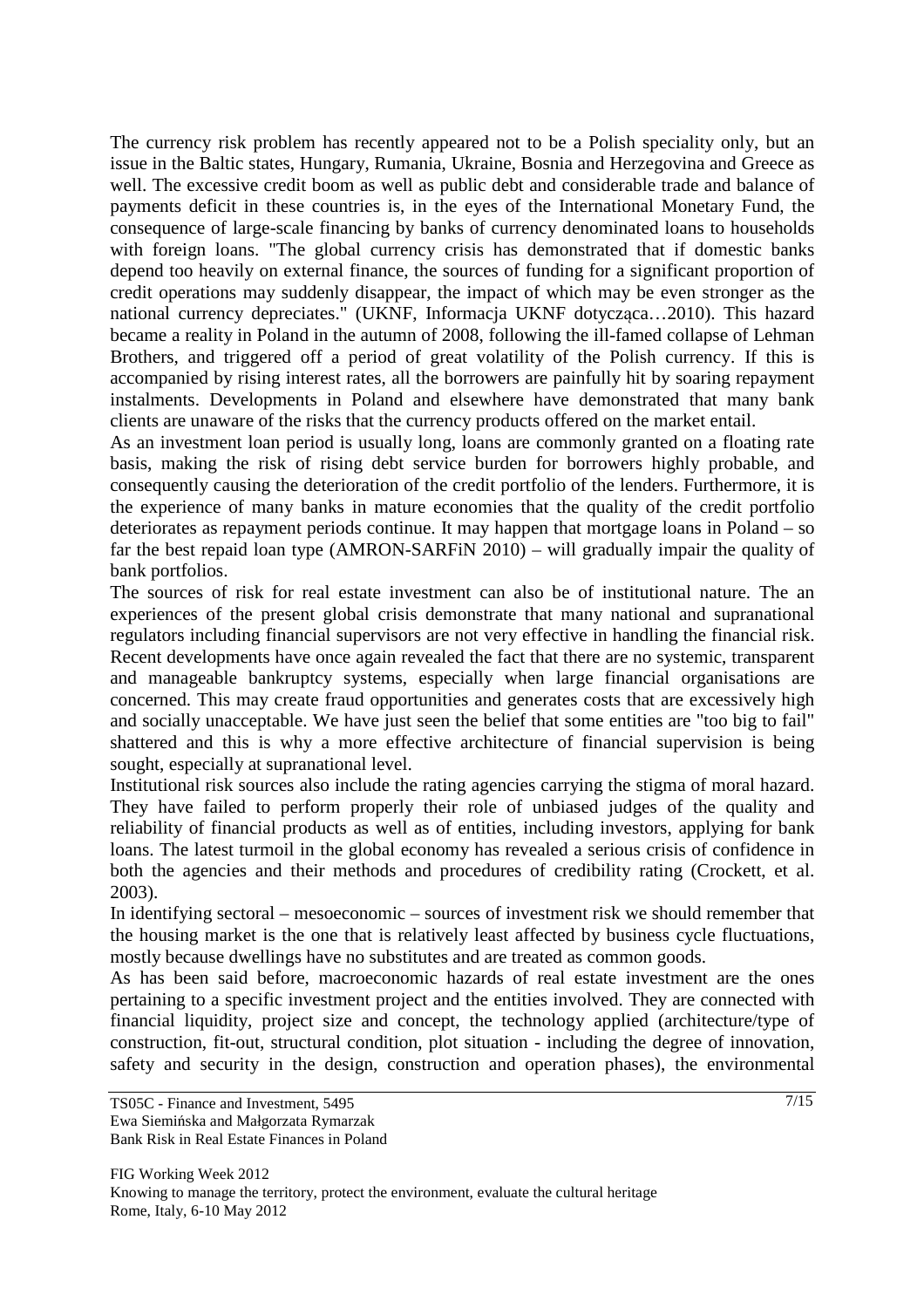impact (natural environment in particular), the public mood (the level of acceptance or nonacceptance of the project by the local community), project implementation environment and the legal aspects (notably contractual) of the project as well as profitability of the building concept (space efficiency, operating costs) (Lorenz et al., 2006; Hutchison et al., 2007).

Another microeconomic hazard connected with property market investment is the choice of the project location. Decisions in this area entail the so-called planning risk, resulting from insufficient knowledge of the planned use of an estate or the changes in the local plan.

It is generally accepted that investment risk is greatest at the stage of identification of project goals by the investor and deciding on the implementation of a project. The consequences of such a choice are automatically transferred to the next stages of the project cycle, so the more resources the investor allocates to the project, the greater the risk of making a loss.

# **6. CREDIT POLICIES OF BANKS ON REAL ESTATE FINANCES IN POLAND – SURVEY RESULTS**

Business models and credit risk management used by banks until recently have had to be revised due to the global economic crisis. An example of this in financing projects in the Polish real estate market is the changes in credit policies of numerous banks, which have tightened the criteria and verification methods of credit applications and decided to reduce sales levels or withdraw certain financial facilities from the market. These restrictions result, among others, in:

- lower availability of housing/mortgage loans for retail clients, thus a decrease in effective demand for dwellings or other premises. The retail client has to make adjustments to his/her housing decisions, e.g. buy a smaller dwelling as the credit line has been reduced, or scrap the housing plans altogether if the bank refuses a loan;
- developers having to scale down projects or abandon them altogether (especially housing projects), or to exit a project by reselling it before it is completed; undercapitalised developers may sometimes be subject of acquisitions or take-overs;
- − many banks withdrawing foreign currency loans from their portfolios or having to insure mortgage loans, verify valuation of collateralised estates and enhance debt recovery, whether done by in-house or external agencies.

The text below discusses the results of the survey conducted by the authors in 2010 of changes in credit policies of banks involved in real estate finances in the Polish market at a time of greater economic hazard (Siemińska 2011).

The survey results confirm the concurrence between the availability of housing loans and the level of risk. In the period covered by the survey, banks introduced drastic risk management changes, involving, among others, the selection of new possible clients according to parameters never applied before and affecting their credit ability such as the sector in which the client is employed or the applicant's family situation. And with the growth of nonperforming loan portfolios, the banks tightened the criteria for verifying loan applications, while some of the products have been temporarily withdrawn from offer.

Major factors influencing the changes introduced in 2008-2009 are:

− changes in the economic situation in the global market;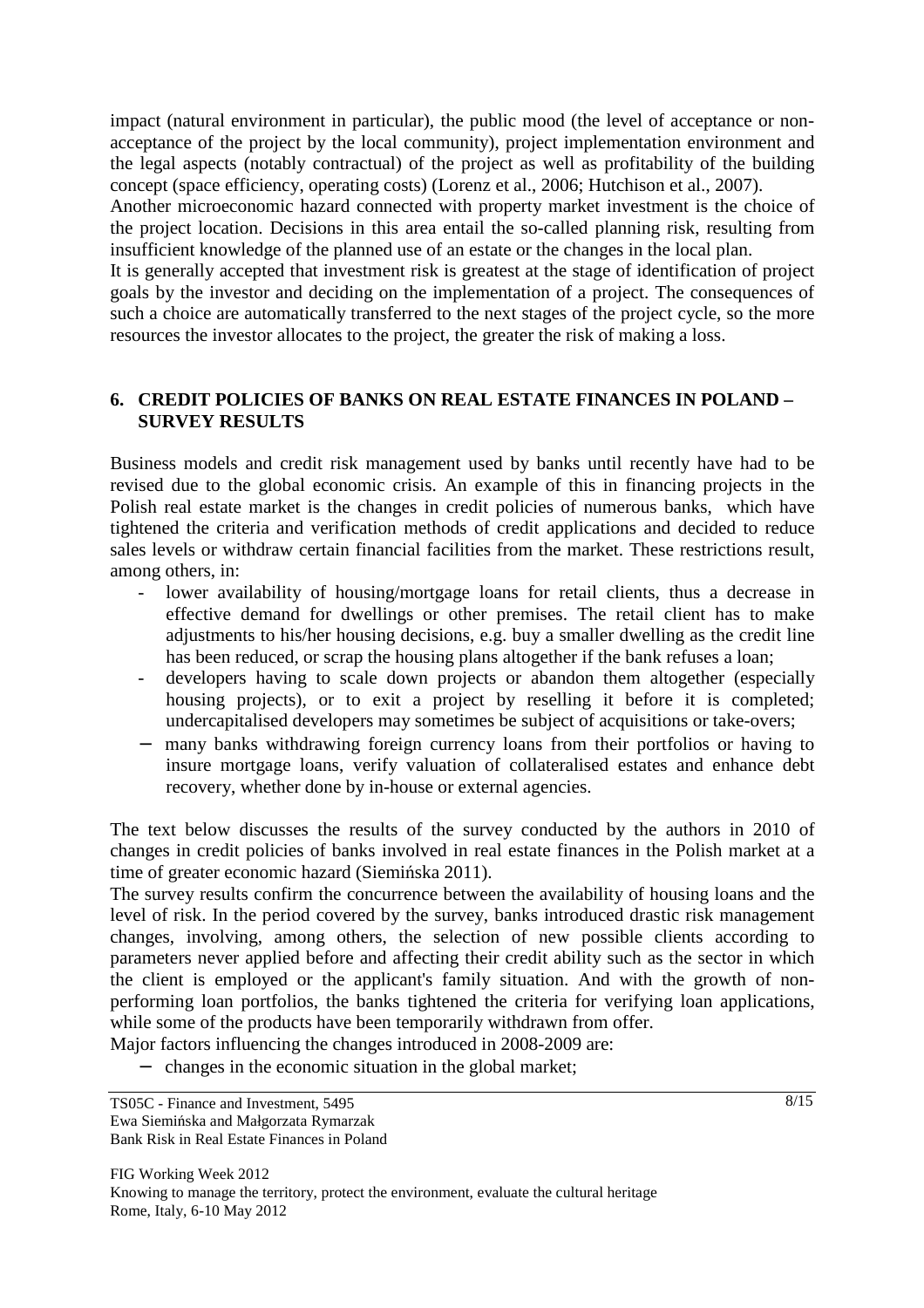- − changes in the domestic economic situation and the related risk;
- − decisions and regulations of NBP (National Bank of Poland) and Polish Financial Supervision Authority, tightening the criteria concerning banking sector stability and reliability including credit ability assessment of both retail and corporate clients;
- − current and forecast capital standing of the bank.

Other important factors shaping loan policies of banks financing the Polish primary real estate market are changes in the level of competitiveness of other banks together with the dynamic of demand for housing loans.

Of all the banks surveyed, 82 per cent admitted that in 2008–2009 verification procedures of loan applications from retail and corporate clients were tightened, mainly through stricter scrutiny of information and documents presented by the applicant. To perform the control, banks use – often concurrently – various databases, such as Credit Information Bureau, Bank Register of Unreliable Clients, or Inter-bank Economic Information – Classified Documents.

While considering loan applications, automatic data processing systems (using scoring methods), so called credit calculators, or ratings are more and more often applied. These operations in case of some of the banks are enhanced by direct on-site inspections. These are designed to check the credibility of the personal information provided by the applicant and about the property to be collateralised. It should be pointed out that more and more bankers see the need for more reliable and accurate real estate appraisal, thus besides the said inspections, banks increasingly often have to commission real estate valuation by licensed appraisers.

In their efforts to ensure the quality and reliability of their due diligence procedures, at the turn of 2009, banks (in addition to activities presented above) started to apply more restrictive assessment criteria of the credit ability of potential clients, such as:

- − higher revenue thresholds for the potential clients of the banks;
- − preference for clients with regular income (therefore single persons or those earning their wages/salaries abroad are not positively assessed by the banks);
- − (upward) adjustment of monthly costs of living per single member of the family and the running costs of a property approved as collateral, taken into consideration during credit ability assessment;
- − borrower's minimum contribution as a pre-requirement for considering the loan application;
- − accurate documentation of the level of the so-called 'disposable income', i.e. the amount left after of all the costs of living have been deducted.

The above-mentioned borrower's minimum contribution required when applying for a bank loan should usually amount to 20-30% of the value of the real estate to be credited. The situation has clearly changed since 2007 and early 2008, when many banks offered loans of up to 100% value of the property or even more (120%, 130%), which was one of the elements of how attractive the bank's offer was to the market.

The above-mentioned steps, taken by the banks at a time of increased economic hazard, have been reflected by higher loan costs due to increased margins and commissions charged by the banks. These the client must add to the total loan amount applied for, thus increasing the level of the debt. Furthermore, the restrictions introduced and the scope of information required for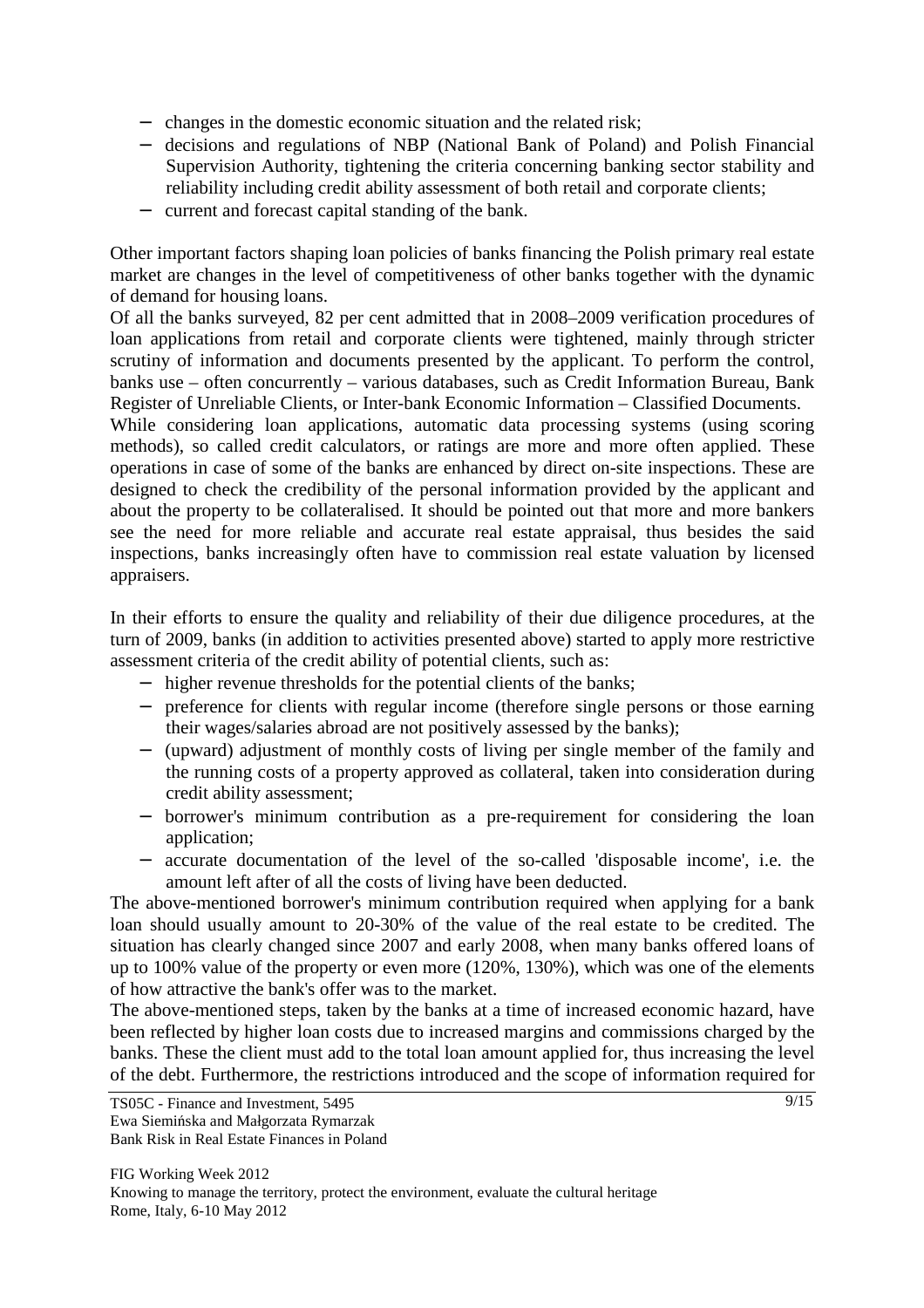the application to be examined and the loan to be awarded significantly delay the decision and the drawdown of loan instalments.

When we look more closely at measures taken by the banks in view of the dynamic changes in the levels of credit risk, we notice that some of the banks have decided to remove foreign currency loans from their offer, especially Swiss-franc denominated loans, offering loans in domestic currency only. The former generate a risk that is too high, therefore unacceptable in the current situation.

The results of the survey also reveal there is no single approach of the banks to applying LTV (Loan to Value) ratio for credit risk management. The opinions of the responding banks vary: irrespective of the currency of the loan, every third bank on average decided to lower the LTV ratio, another third decided to raise it, while the remainder decided not to change it in the period in question (cf. Table 2).

|                  | Banks' decision concerning LTV ratio: |        |           |  |  |
|------------------|---------------------------------------|--------|-----------|--|--|
| Loan currency    | lower                                 | higher | no change |  |  |
| PLN              |                                       | 29     |           |  |  |
| $\Box \text{HF}$ |                                       | 35     |           |  |  |
| Euro             |                                       | 38     |           |  |  |

Table 2. Changes in the level of the LTV ratio in the banks under survey in 2008–2010 (%).

Source: Prepared by authors on the basis of the results of the survey.

Bearing in mind the above mentioned information we should add that the whole banking sector in Poland witnesses an increase in the share of housing loans with high LTV ratio (above 80%). With a long repayment period and the reintroduction by some banks after 2009 of housing loans denominated in foreign currency, the level of credit risk should be monitored carefully.

Moreover, in 2004-2010 the share of housing loans in the assets of most banks increased dynamically, thus making these loans a key element of their offer. Therefore the quality of their credit portfolio, highly dependent on numerous factors, will to a large extent be decisive for the financial standing of the banks.

Table 3 shows the quality of the credit portfolio of the whole Polish banking sector with particular attention paid to non-performing housing loans.

Table 3. Non-performing loans (PLN billion) and their share (%) in the credit portfolio of banks in 2007-2011.

| Non-performing loans | Measured<br>1n | Dec. 2007 | Dec. 2008 | Dec. 2009 | Dec. 2010 | March<br>2011 |
|----------------------|----------------|-----------|-----------|-----------|-----------|---------------|
| total                | PLN bn         | 22,0      | 2,6       | 24.9      | 34.1      | 35,1          |
|                      | $\%$           | 5.1       |           | 6,0       |           | 7.8           |
| of which:            |                |           |           |           |           |               |
|                      | PLN bn         |           | 2,0       | 3,2       | 4.9       | 5,4           |
| housing loans        | $\%$           |           | 1.0       | 1.5       |           | 2,1           |

Source: UKNF, Reports of Polish Financial Supervision Authority from the years 2007-2011, www.knf.gov.pl

The information for the whole of Poland presented above is corroborated by the survey. It appears that thanks to a prudent approach to credit policy, the banks' loan portfolios are relatively secure. The share of non-performing and bad loans in the total volume of loans

TS05C - Finance and Investment, 5495 Ewa Siemińska and Małgorzata Rymarzak Bank Risk in Real Estate Finances in Poland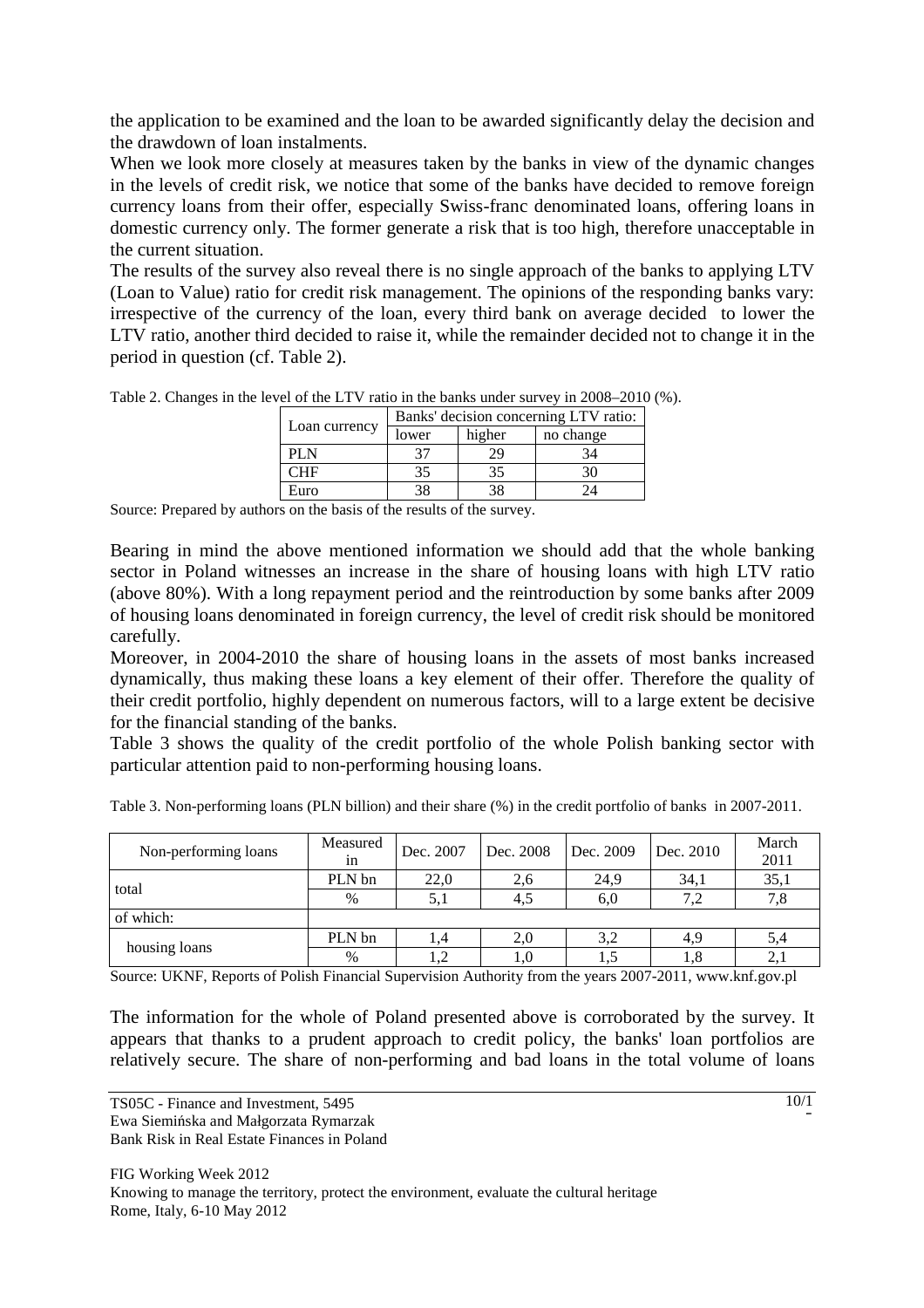amounted to 1% to 6-7%, depending on the bank.

According to a Polish financial supervisor (Polish Financial Supervision Authority) capital adequacy of Polish banking sector since 2009 has improved thanks to the powerful strengthening of the capital base of the banks. This has contributed to a greater stability of the Polish banking sector and improved the sector's liquidity ratio from 11.2% at end of 2008 to 13.8% at end of 2010, and to 13.5% in mid-2011. In the period covered by the survey, all the banks had the liquidity ratio above the legally required level (UKNF, Polski rynek finansowy... 2010), i.e. 5 m  $\epsilon$  for merchant banks and 1 m  $\epsilon$  for cooperative banks (cf. Table 4).

Table 4. Capital adequacy of Polish banking sector in 2007–2011

| ີ                                  | Dec.  | Dec. | Dec. | Dec.  | Aug.  |
|------------------------------------|-------|------|------|-------|-------|
| Specification                      | 2007  | 2008 | 2009 | 2010  | 2011  |
| In-house funds (PLN bn)            | 61.8  | 77.6 | 90.0 | 100.6 | 107.1 |
| Total capital requirement (PLN bn) | 40.7  | 55.5 | 54.2 | 58.3  | 63.5  |
| Liquidity ratio $(\%)$             | l 2.1 | 11.2 | 13.3 | 13.8  | 13.5  |

Source: UKNF, Polski rynek finansowy w obliczu kryzysu finansowego w latach 2008–2009 (2010), p. 57, Warsaw, UKNF; UKNF, Reports of Polish Financial Supervision Authority 2007-2011, UKNF, www.knf.gov.pl.

However, despite the improved current situation of the Polish banking sector, a significant capital base must be maintained due to the said level of risk on the banks' balance sheets, and still prevailing difficult global conditions which may cause turmoil in financial markets.

Despite a general opinion on the relatively good condition of the Polish economy, particularly against the background of other EU countries, various measures and initiatives are taken in order to maintain and improve the financial stability of the banking sector involved in real estate finances. These include in particular:

- 1. implementation of Basel III regulations in the form of countercyclical stabilisers of fluctuation (Kluza 2010; Pruski 2010) and solvency buffers, meaning that there is a duty maintain to an adequate safe, basic capital which would provide for normal functioning of the banks within 30 days without threatening their liquidity (Group of Governors and….2010);
- 2. recommendations of Polish Financial Supervision Authority which have the power of recommendations used in the Polish banking sector, in particular (ZBP 2010; Ratajczyk 2010):
	- − Recommendation T which came into force in 2010, concerning risk management of retail exposures, particularly the obligation for information exchange among banks about the standing of their clients and the level of LTV ratio when granting foreign currency loans. The information exchange also refers to quantitative permitted limits of expenditures to revenues ratio amounting respectively to 50% for clients with average revenues, and 65% for those with revenues above the national average;
	- − modification of Recommendation S II concerning the mortgage exposure aims first of all at limitation of mortgage loans in foreign currencies down to permitted 50% share in credit portfolios of banks, and accepting a maximum 25-year-long repayment period at assessing credit ability of the bank's client;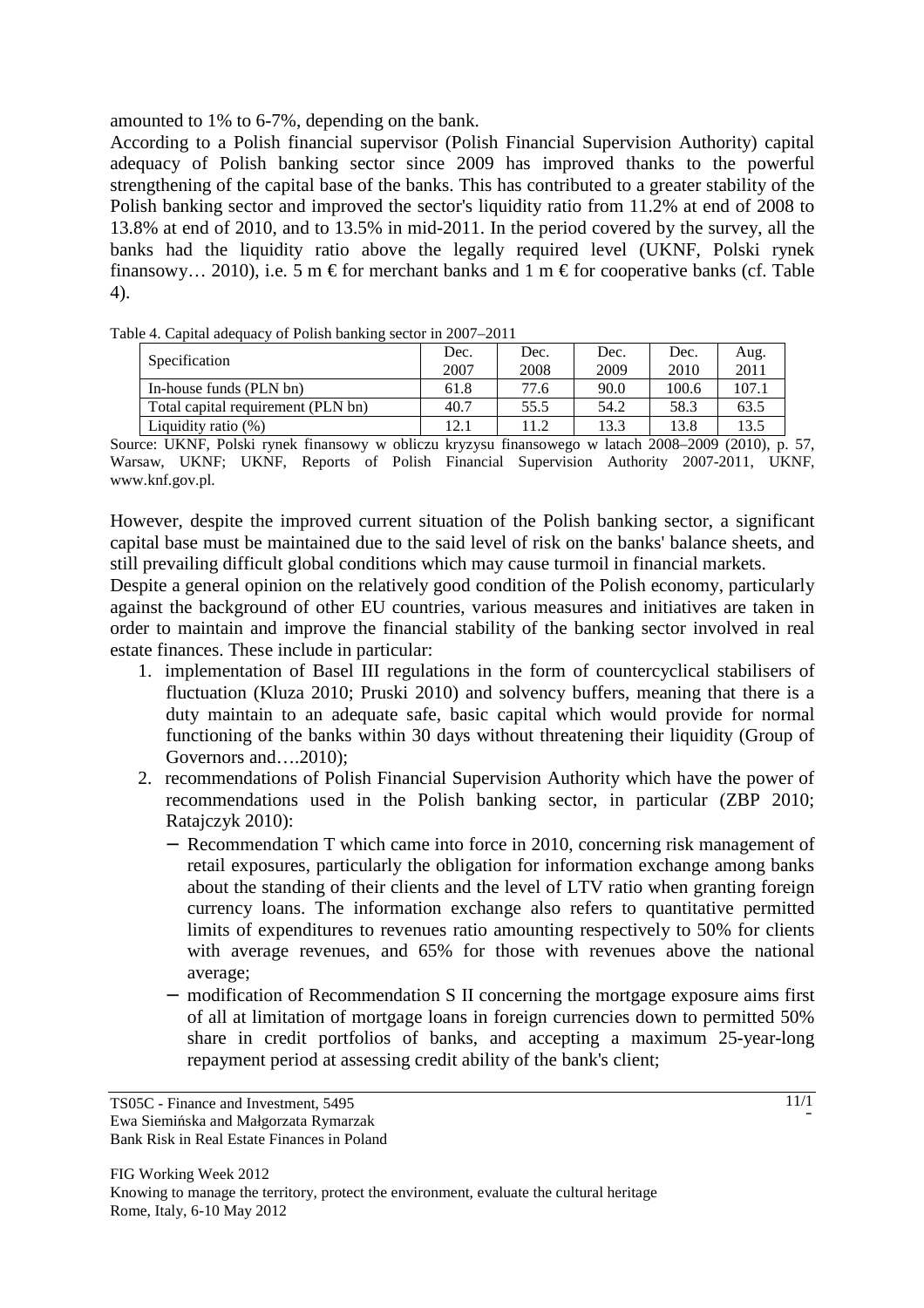- 3. application of stress tests aiming at verification of 'stress resistance' of the tested entities (banks included) in crisis situations (NBP, Raport o stabilności… 2010). These tests are treated as early warning systems used in the process of risk monitoring;
- 4. use of reliable, quality methods of credit ability assessment of the borrower, since the quality of credit portfolio practically depends on these methods;
- 5. improvement in the efficiency of bank receivables collection standards, which requires comprehensive legal and organisational changes, also at international level;
- 6. harmonisation of regulations concerning the functioning European guarantee institutions (i.e. Bank Guarantee Fund in Poland), consisting in unification of, *inter alia*, waiting period for return of money secured by the guarantee (7 days as a target date) in the guaranteed amount, up to 100 thousand  $\epsilon$ , and covering deposits of all the entrepreneurs with guarantees;
- 7. implementation of special solutions and programmes facilitating financial assistance in purchasing a family's first dwelling, addressed to selected groups of beneficiaries, e.g. Polish programme 'Family on their Own' (Ustawa o finansowym wsparciu…2006). It is worth mentioning that regulations of this type are dynamic, changing in time, and highly dependent on current economic priorities and the condition of the national budget.

All the instruments facilitating regulatory processes that have been mentioned here and which are applicable to real estate finances need adequate calibration, which is not an easy task in view of the fact that they have to be of supranational nature.

To recapitulate:

- − during the latest few years in Poland we have seen the growing importance of investment in the housing sector which through its strong connections with the banking sector significantly affects the economy. This trend is continuing at the present, decline stage of the business cycle;
- − in recent years (2004 2008) a rapid increase in the level of housing loans granted chiefly by universal banks was the main cause of the housing boom, accompanied by excessive optimism of bankers, developers and purchasers;
- − currently, during the period of slump in the demand in the Polish housing market, there is a pool of ca 46 thousand unsold dwellings; also, in various local markets there is a visible structural mismatch between the demand and the supply, both in primary and secondary markets (NBP, Raport o sytuacji… 2011). This mismatch concerns the size structure of dwellings, in the first place. Compared with what is really needed, there are too many dwellings of considerable size, and consequently – the price. Clients have less money to spend than they initially thought they would have (because with the growing restrictions of banking supervision, banks are granting smaller loans), and are looking for smaller dwellings. This is a problem for developers, too, who are left with large dwellings in hand: some of them have decided to redesign them, converting large apartments into smaller ones, more easily marketable in the present situation.

# **7. CONCLUSION**

The selected aspects of real estate finances presented in this paper are merely a contribution to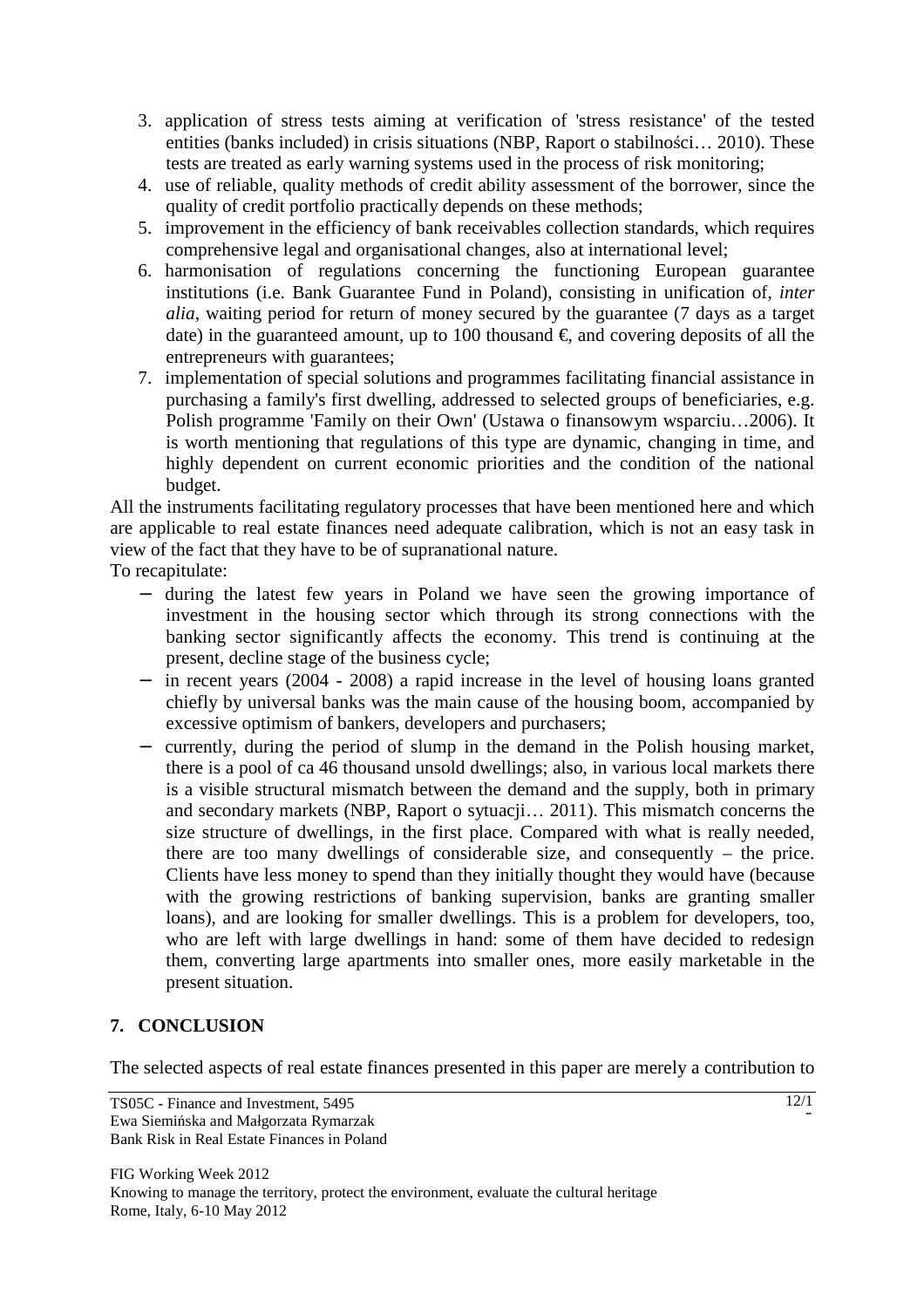a broader debate on recommendations and solutions designed to enhance the security of financial systems both domestically and globally.

With the economic crisis of the first decade of the 21st century, the first step towards the recovery of the banking sector is undoubtedly a return to healthy foundations of its functioning, based upon reliable capital and information resources. These should be supported by efficient legal and organisational infrastructure, and real responsibility for decisions taken at every tier of management. The direction and efficiency of these activities are very important particularly today, in the period of e-banking, fierce competition as well as quasibanking institutions - the phenomena which impair the transparency of transactions, additionally blurred due to their instantaneous nature caused by e-access (Kania and Rosiński 2007).

From the Polish economic perspective, the situation is not made any easier by the fact that because of the ownership structure of the banking sector, strategic decisions of banks are and will be made first of all at the level of international groups. This means that with the need for cost and risk reduction, they may try to narrow the scope of their operations down to sales functions, which may practically mean diminution of the Polish banking sector to niche areas (Kwaśniak 2010).

Moreover, while progress has been made in Poland in terms of prudence in the regulations for the banking sector, we observe no progress in the housing policy. For many years, there have been no significant housing programmes among the priorities of the Polish economy. The only major project "A Family Home of Your Own" ("Rodzina na swoim"), under which mortgage interest charged by banks in the first eight years of repayment could be refunded by the Treasury, is expiring in 2012.

In conclusion of this discussion we should observe that each sector of the economy, both the banking sector and the real estate market inclusive, need not only legal and organisational changes but also, if not most of all, a change of attitudes. More and more is being said about Corporate Social Responsibility (CSR), the legitimacy of which and the need of its application are particularly obvious in boundary economic condition. It can clearly be seen in practice that various problems of the banking sector involved in the financing of the real estate market are connected with the phenomena of asymmetry of information and moral hazard, which without strict supervision and appropriate regulation will foil even the best institutional and legal solutions. On the other hand there is always a real danger of overregulation and hindering desirable initiatives, unfortunately often accompanied by excessive expansion of many institutions. Bogle vividly compares them to an extending and terribly costly 'food chain' of finance and investment, depleting the value produced by the real economy. Rephrasing the well known quote from Winston L.S. Churchill, J. Bogle states: 'never was so much paid for so little', thinking about the main causes of the current financial turmoil (Bogle 2009).

# **REFERENCES**

- 1. AMRON-SARFiN, Ogólnopolski raport o kredytach mieszkaniowych i cenach transakcyjnych nieruchomości (2/2011), p. 7, Warsaw, AMRON-SARFiN.
- 2. AMRON-SARFiN, Ogólnopolski raport o kredytach mieszkaniowych i cenach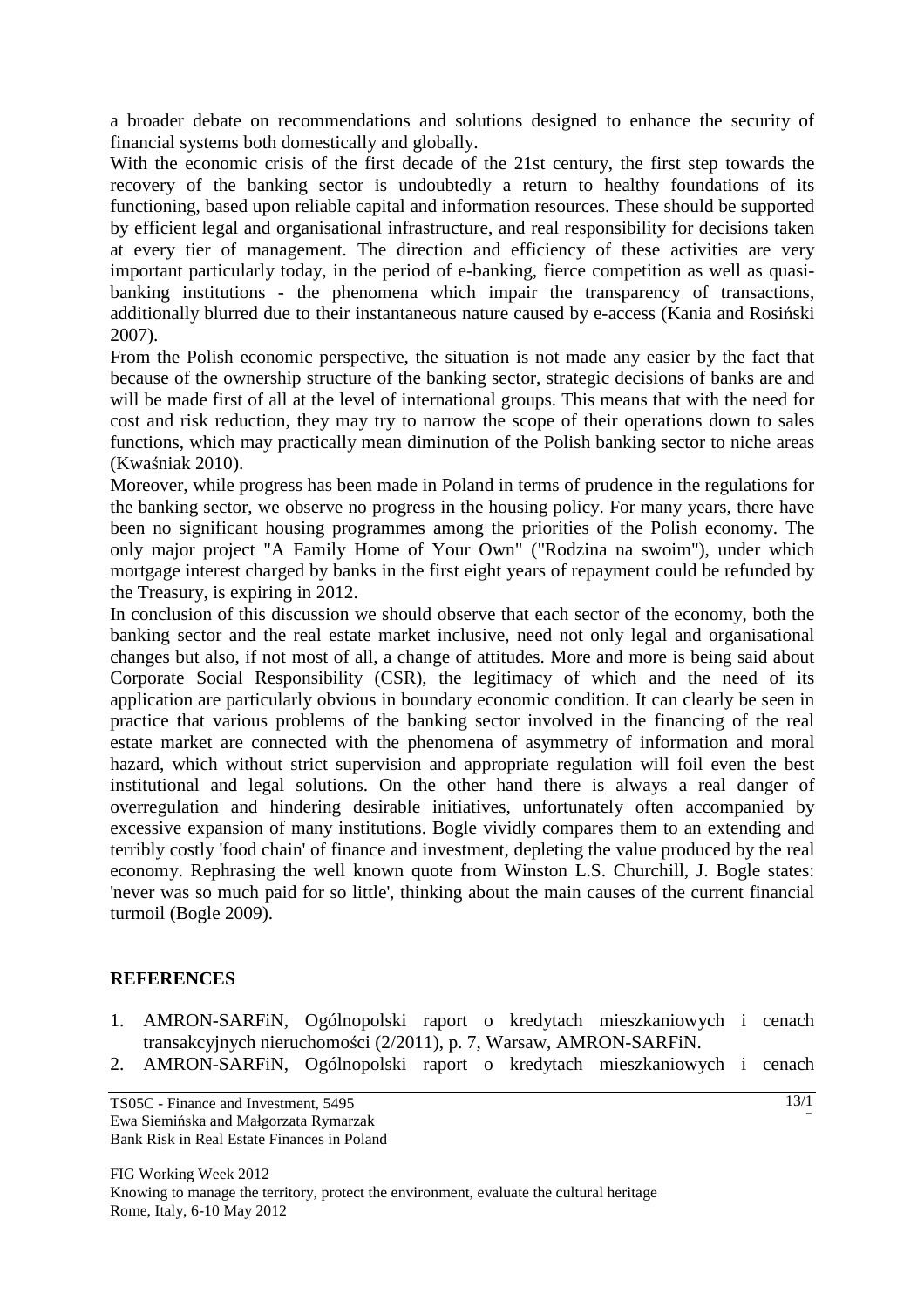transakcyjnych nieruchomości (1/2010), p. 12, Warsaw, AMRON-SARFiN.

- 3. Bogle J.C. (2009), Dość. Prawdziwe miary bogactwa, biznesu i życia, p. 317, Warsaw, PTE.
- 4. Bryx M. (2007), Rynek nieruchomości. System i funkcjonowanie, p. 43, Warsaw, Poltext.
- 5. Crockett A., Harris T., Mishkin F.S., White E.N. (2003), Conflicts of Interest in Financial Services Industry: What Should We Do About Them? p. 16-20 , London, CEPR, International Center for Monetary and Banking Studies.
- 6. Ernst & Young's, Restart European attractiveness survey (2011), p. 16, Ernst & Young's.
- 7. Eurostat, Real GDP growth rate volume, Percentage change on previous year (2010), Eurostat, http://epp.eurostat.ec.europa.eu/portal/page/portal/eurostat/home
- 8. Foryś I. (2003), Ekonomiczno-finansowe aspekty obrotu nieruchomościami, In: Brzeziński Z., Pośrednik na rynku nieruchomości, p. 36, Warsaw, Poltext.
- 9. Group of Governors and Heads of Supervision announces higher global minimum capital standards (12.09.2010), www.bis.org/press/p100912.htm.
- 10. GUS, Budownictwo wyniki działalności w 2009 r. (2010), Warsaw, GUS, www.stat.gov.pl.
- 11. Hutchison H., Adair A., Leheny I. (2007), Property risk scoring: the reporting of investment risk to clients, RICS Research Paper Series, Vol. 7, No. 1, p. 4-5.
- 12. Kania E., Rosiński P. (2007), Ryzyko w działalności bankowej, In: Jajuga K., Zarządzanie ryzykiem, p. 201, Warsaw, PWN.
- 13. Karaszewski W. (2009), Foreign Direct Investment of Polish Companies: its Scale, Structure, Determinants, Influence on the competitiveness, Toruń, UMK.
- 14. Kluza S. (2010), Europejski system nadzoru finansowego po kryzysie, Warsaw, 109 seminarium BRE-CASE.
- 15. Kucharska-Stasiak E. (2006), Nieruchomość w gospodarce rynkowej, p. 43, Warsaw, PWN.
- 16. Kwaśniak W. (2010), Potrzeba odpowiedzialnego działania, Bank, Vol 11, p. 18-20.
- 17. Lorenz D., Truck S., Lutzkendorf T. (2006), Addressing risk and uncertainty in property valuations: a viewpoint from Germany, Journal of Property Investment & Finance, Vol. 24, No. 5, p. 412.
- 18. NBP, Raport o stabilności systemu finansowego (2010), pp. 40-82, Warsaw, NBP.
- 19. NBP, Raport o sytuacji na rynku nieruchomości mieszkaniowych i komercyjnych w Polsce w 2010 r. (2011), p. 5, Warsaw, NBP.
- 20. NBP, Raport o sytuacji na rynku nieruchomości mieszkaniowych w Polsce w latach 2002–2009 (2010), p. 3, Warsaw, NBP.
- 21. Pruski J. (2010), Globalny kryzys finansowy: potrzeba nowych regulacji dla sektora finansowego? Warsaw, 109 seminarium BRE-CASE.
- 22. Ratajczyk A. (2010), Rekomendacja faworyzuje banki transgraniczne, Bank, Vol. 10 (215), p. 22-23.
- 23. Siemińska E. (2011), Locating Capital in the Real Estate Market, In: Siemińska E., Investment on the Real Estate Market, Toruń, Wydawnictwo Naukowe Uniwersytetu Mikołaja Kopernika.
- 24. UKNF, Informacja UKNF dotycząca ryzyk związanych z kredytami walutowymi